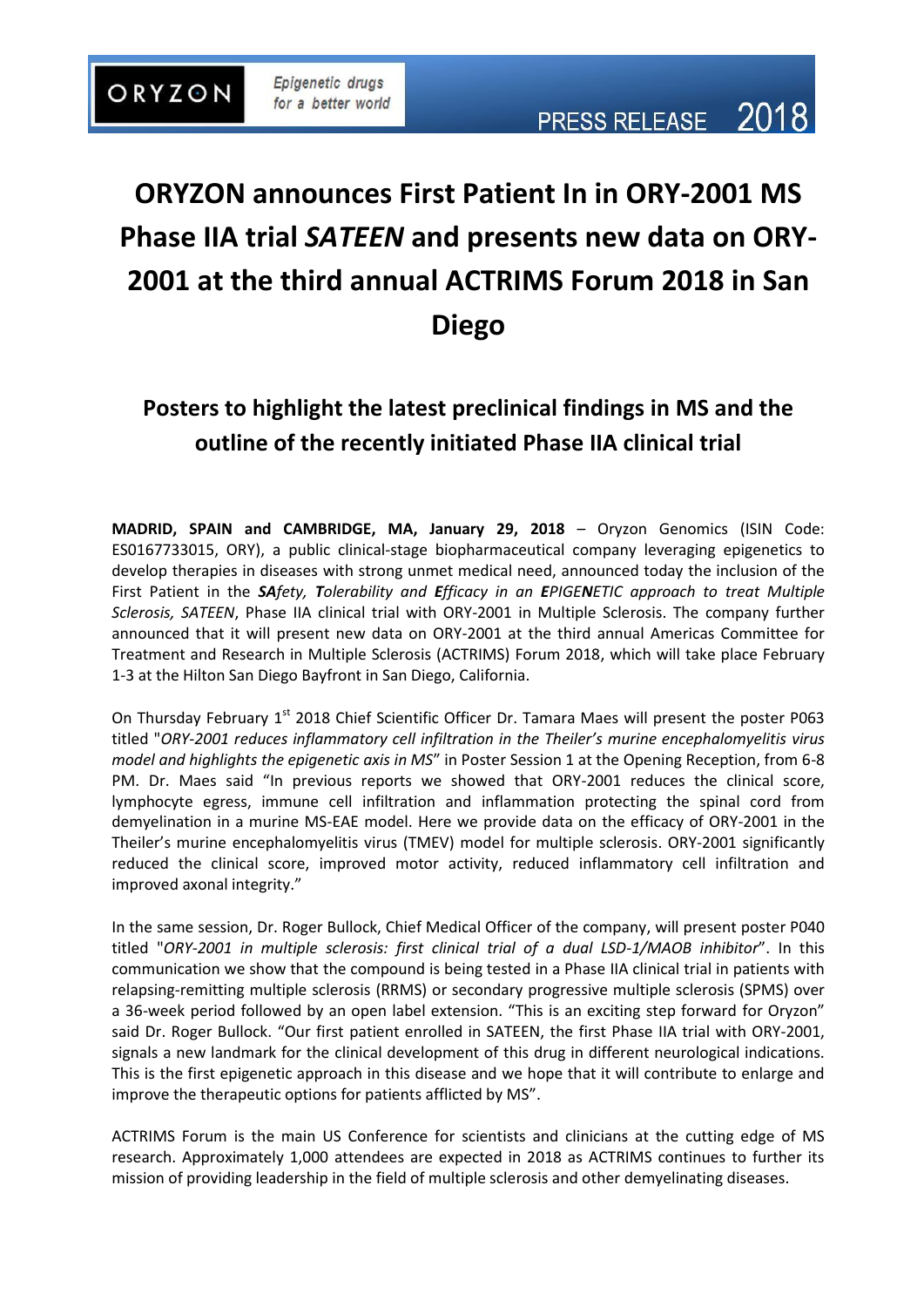

ORY-2001 is an orally administered, brain penetrant drug that selectively inhibits LSD1 and MAOB. The molecule has been shown to reduce cognitive impairment and neuroinflammation in preclinical models, and exerts neuroprotective effects. The drug has been tested in 6 month rat and 9 month dog GLP toxicology studies to enable long term Phase II studies. The safety and tolerability of ORY-2001 has been studied in a Phase I clinical trial with 106 young and elderly healthy volunteers, confirmed LSD1 target engagement and ORY-2001 brain penetration, and allowed to establish the doses for the Phase II dose finding studies in patients. In addition to the ongoing Phase IIA study with ORY-2001 in patients with Relapse-Remitting and Secondary Progressive multiple sclerosis (MS), the company aims to obtain authorization for a Phase IIA clinical trial in patients with Alzheimer's disease.

LSD1 is an epigenetic modulator, which regulates histone methylation and modulates gene expression patterns. Epigenetic approaches to modify the progression of various neurodegenerative diseases, which focus on the production of changes in gene expression patterns in brain cells, have generated interest in the pharmaceutical industry.

### **About Multiple Sclerosis**

Multiple sclerosis is an autoimmune disease that is caused by recurrent inflammatory attacks on the central nervous system (CNS) due to a malfunction of the immune system, leading to neurological disability. This attack, carried out by cells of the immune system, causes loss of myelin from the oligodendrocytes. These cells coat the axons of neighboring neurons with their myelin sheets allowing rapid transmission of nerve impulses. Inflammation is the major contributor to neuromuscular degeneration associated with MS. However, the exact underlying cause of the inflammatory autoimmune process is poorly understood. MS seems to involve a complex combination of genetic susceptibility and non-genetic triggers. Data from the World Health Organization (WHO) estimate that the global prevalence is 30 cases per 100,000 inhabitants and the estimated incidence is approximately 2.5 cases per 100,000 inhabitants. Globally, MS has an average age of onset of 30 years and occurs approximately twice as often in women than in men. MS affects approximately 2.5 million people worldwide each year and is the most debilitating neurological disease in young adults. There are several forms of MS, relapse-remitting and progressive multiple sclerosis. Progressive forms are still a great unmet medical need. It is expected that the global market for MS in the US and EU5 will grow to \$ 20 billion by 2024.

#### **About Oryzon**

Founded in 2000 in Barcelona, Spain, Oryzon (ISIN Code: ES0167733015) is a clinical stage biopharmaceutical company considered as the European champion in Epigenetics. The company has one of the strongest portfolios in the field. Oryzon's LSD1 program has resulted in + 20 patent families and has rendered two compounds in clinical trials. In addition, Oryzon has ongoing programs for developing inhibitors against other epigenetic targets. The company has a strong technological platform for biomarker identification and performs biomarker and target validation for a variety of malignant and neurodegenerative diseases. Oryzon's strategy is to develop first in class compounds against novel epigenetic targets through Phase II clinical trials, at which point it is decided on a case by-case basis to either keep the development in-house or to partner or outlicense the compound for late stage development and commercialization. The company has offices in Spain and USA. For more information, visi[t www.oryzon.com.](http://www.oryzon.com/)

#### **FORWARD-LOOKING STATEMENTS**

This communication contains forward-looking information and statements about Oryzon Genomics, S.A., including financial projections and estimates and their underlying assumptions, statements regarding plans, objectives and expectations with respect to future operations, capital expenditures, synergies, products and services, and statements regarding future performance. Forward-looking statements are statements that are not historical facts and are generally identified by the words "expects", "anticipates", "believes", "intends", "estimates" and similar expressions. Although Oryzon Genomics, S.A. believes that the expectations reflected in such forward-looking statements are reasonable, investors and holders of Oryzon Genomics, S.A. shares are